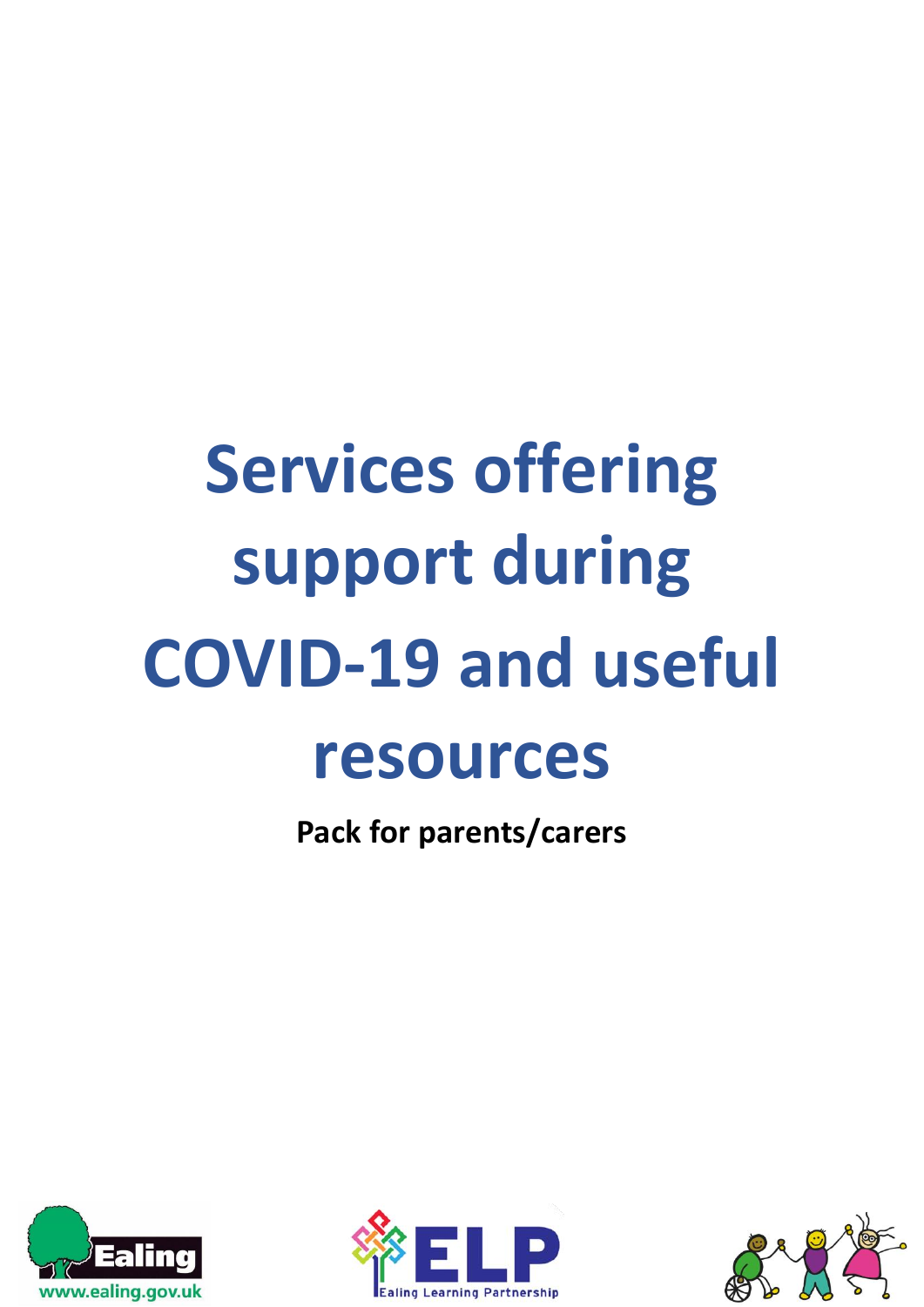# **Local support**

# **Contact Ealing**

Contact Ealing are continuing their support and information sessions as online Zoom meetings, including their new Autism Support Group. You can still make an appointment for advice and support which will be offered either over the phone or via Skype, WhatsApp or Zoom. You can also follow their Facebook for useful updates [www.facebook.com/contact](http://www.facebook.com/contact-ealing)[ealing](http://www.facebook.com/contact-ealing)

If interested, please email [ealing@contact.org.uk](mailto:ealing@contact.org.uk) for dates of online sessions.

There are also three new support lines to offer support:

*Financial and Benefit advice (for Benefit Advice, DLA, PIP and Universal Credit enquiries):*

Selina Eshun on 07395 913573

Tuesday, Wednesday & Thursday 10am to 3pm

*General advice (including advice in Punjabi), booking sessions & events:*

Satvir Birk on 07884741654

Monday to Thursday 10am to 2pm

*Coronavirus advice and support line (for information on our local services and support):*

Brigitte Bistrick-Bryan on 07395 963888

Monday to Friday 11am to 3pm

# **Ealing Together**

Residents who may be lonely and are self-isolating can use Ealing together to safely request support for themselves, a vulnerable family or someone else they know who is isolated and struggling through a structured and trusted referral system. Behind the Ealing Together website is a dedicated team that will put the people who want to help others, and people who qualify for help, in touch with appropriate local organisations. You can request help with your shopping, or just someone to talk to.

Call 020 8825 7170 or fill in the online form at<https://ealingtogether.org/>

# **Ealing Family Information Service**

The FIS has a dedicated SEND Officer who provides advice, support and specialist information for families who have a child with additional needs or disability. A bespoke support service is also available to families who are experiencing challenges in accessing services such as childcare, that meet the needs of their child. The (FIS) will be supporting parents whose jobs have been identified as being '**Critical Workers'** and parents of vulnerable children; with information on which schools and childcare provisions remain open for their children to attend.

Tel: 0202 8825 5588

Email: [children@ealing.gov.uk](mailto:children@ealing.gov.uk)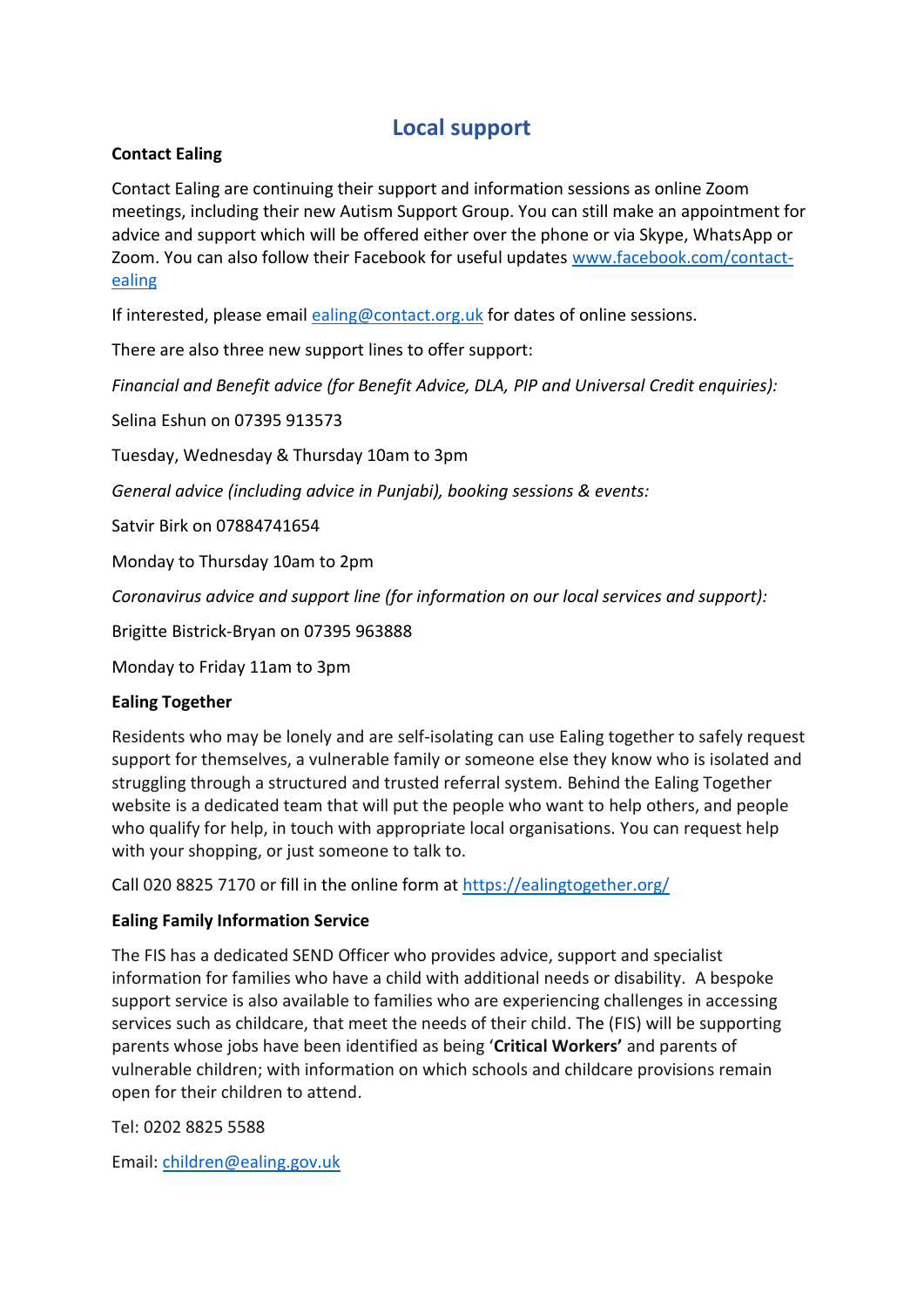# **Online resources**

## **Ealing Local Offer**

A new COVID-19 Resource page has been created for parents/carers, children and young people which contains resources for all ages, including but not limited to:

- Educational and interactive resources
- Interactive pack produced by the Early Start SEND Inclusion Team with movement activities, visual tools and ideas on indoor activities; such as creating your own sensory bottle
- Resource packs for children with learning disabilities and autism
- Tips on talking to children about coronavirus
- Social stories with helpful suggestions on managing anxiety.
- Mental health and wellbeing support

Visit: [www.ealinglocaloffer.org.uk](http://www.ealinglocaloffer.org.uk/) and select 'Coronavirus (COVID:19) Resources for parents/carers'

For regular updates: [www.facebook.com/ealinglocaloffer](http://www.facebook.com/ealinglocaloffer)





# **National support**

Please be aware that wait times for calls may be longer than usual. If you are looking for information, in the first instance you should try and access this online.

#### **Housing advice**

**Shelter** 

For advice on your rights and latest legislation.

Visit: [https://england.shelter.org.uk/housing\\_advice/coronavirus](https://england.shelter.org.uk/housing_advice/coronavirus)

Tel: 0808 800 4444 (for urgent enquiries only, you have nowhere to sleep, or might be homeless soon you have somewhere to sleep, but nowhere to call home or you are/could be at risk of harm)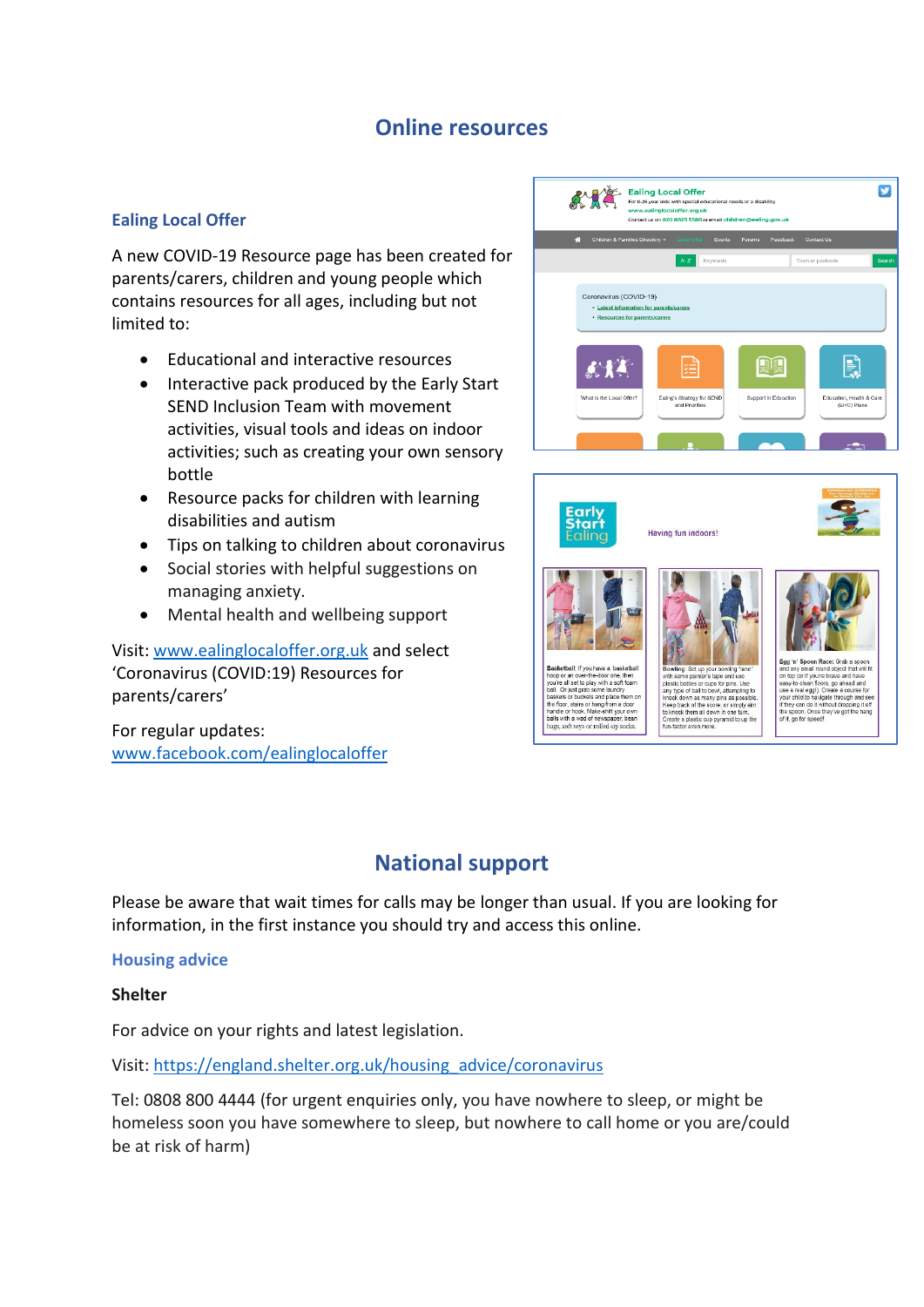#### **Financial Advice**

#### **Citizens Advice Service**

Check what benefits you can get if your work has been affected by coronavirus (COVID-19). You might be able to get extra money if you're sick, self-isolating or if you're earning less.

**Visit:** <https://www.citizensadvice.org.uk/benefits/>

#### **Mental Health and Wellbeing**

#### **YoungMinds**

Information on child and adolescent mental health. Services for parents and professionals.

Visit: [www.youngminds.org.uk](http://www.youngminds.org.uk/) Tel: 0808 802 5544 (Helpline for parents)

#### **Family Lives**

Advice on all aspects of parenting, including dealing with bullying.

Visit: [www.familylives.org.uk](http://www.familylives.org.uk/) Tel: 0808 800 2222 (Monday to Friday, 9am to 9pm and Saturday to Sunday, 10am to 3pm)

#### **Mind**

Promotes the views and needs of people with mental health problems.

Visit: [www.mind.org.uk](http://www.mind.org.uk/) Tel: 0300 123 3393 (Monday to Friday, 9am to 6pm)

**A full list of mental health and wellbeing support can be found on the NHS :**  <https://www.nhs.uk/conditions/stress-anxiety-depression/mental-health-helplines/>

#### **Other support**

#### **National Autistic Society**

The Autism Helpline enquiry service provides impartial, confidential information along with advice and support for autistic people and their families and carers**.**

Visit: [www.autism.org.uk](http://www.autism.org.uk/)

Fill in the [online enquiry form](https://www.autism.org.uk/services/helplines/main/form.aspx) to request advice.